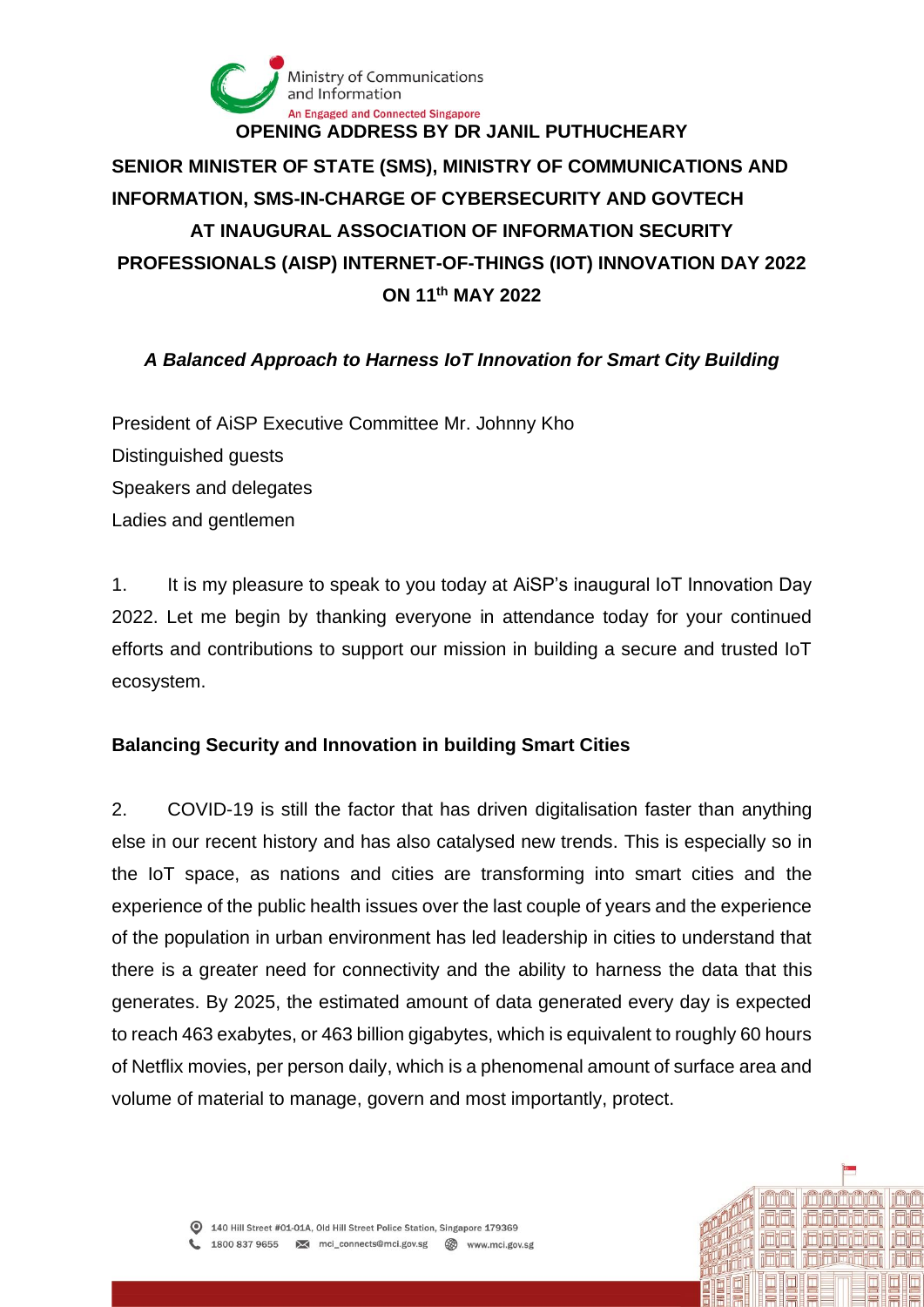3. IoT is becoming an increasingly integral part of our daily lives, as much of our work and social interactions are taking place online. We have smart home devices to help us automate our daily tasks, sensors that help city planners gather accurate data on traffic, temperature and other municipal indicators, and personal trackers to help monitor our health. Our lives have been made more convenient and productive with innovations in IoT.

4. Notwithstanding the opportunities that IoT and digitalisation bring, we need to also think about the downsides and risks that come with such pervasive adoption of these devices. We need to mitigate, counter, adapt to these risks. Unfortunately, a majority of the consumer IoT devices are built and developed to optimise functionality and cost usually at the expense of the security of the device. What we need to do, whether in government, as professionals or a community of practice, is to persuade people that IoT security cannot be an afterthought, but instead a key consideration and a design fundamental. Without the requisite security in IoT, end users are exposed to malicious cyber threat actors seeking to compromise the devices. Aside from just the loss of data, privacy and trust will also be compromised. Therefore, while we continue to push the boundaries in IoT and development of smart cities, we should find ways to ensure that our solutions can also remain secure and safe.

### **Two Ways to Promote IoT Innovation**

### *Putting in the right enablers to support Innovation*

5. IoT innovation can support our Smart Nation vision, and cybersecurity will need to be in the heart of such innovation. This can be done by tapping on three enablers:

- a. First, a deep understanding of the problems and challenges that people face in their use of IoT devices;
- b. Second, partnerships and work with the industry to generate innovative, yet secure ideas and solutions for IoT applications and devices; and
- c. Third, ensure that the people building and overseeing these solutions have the appropriate skillsets to safeguard our IoT ecosystems.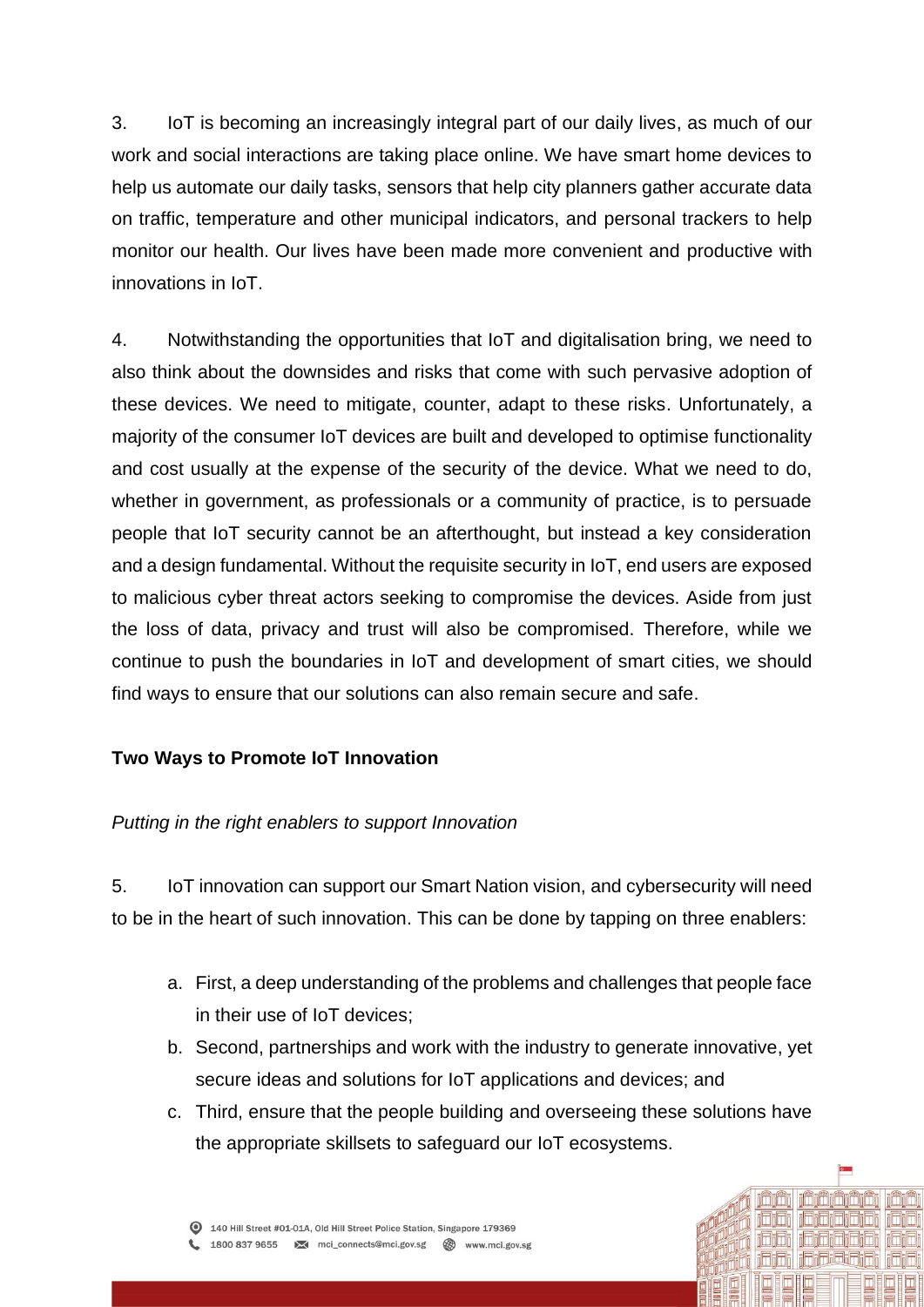6. As a first step, the government partners with industry and citizens to gather views and problem statements on how IoT technology can be improved to better impact their businesses and lives. For example, earlier this year, we launched the Smart Nation Ambassadors Citizen Co-Creation Group. This group comprises Smart Nation Ambassadors, who are community leaders representing diverse groups. Communities represented include persons with disabilities, low-income families, seniors, clan associations and SMEs. Through these discussions, we have a better understanding of how IoT solutions can be used in future Smart City planning and identify new ways to address gaps on digital inclusion.

7. On the same note, the industry can have the ability to generate innovative ideas and translate them into implementable solutions for future smart cities. One way we do this is through the Cybersecurity Industry Call for Innovation, whereby the public and private sectors jointly identify cybersecurity challenges, match them with industry proposals and support the development of customised solutions that can meet national needs. Since 2018, we have supported close to 20 innovative projects and provided them with more than \$10 million in funding. Their innovations have benefited multiple industries, from the maritime to the healthcare sectors, which can impact our daily lives.

8. One example of an innovative IoT project that we supported through the Cybersecurity Industry Call for Innovation was the Micro Public Key Infrastructure (or Micro-PKI) project by MicroSec Private Limited – a cybersecurity solutions company based in Singapore. The technology that was developed was eventually deployed to secure large and complex commercial IoT systems from cyber threats around the world.

9. Finally, we also make sure to the equip our workforce with the appropriate skillsets to not only be able to manage our day-to-day operations, but also ensure that our systems remain secure. This is not just the responsibility of cybersecurity professionals, but also those in adjacent roles such as IT specialists, auditors and engineers, and also those in leadership positions need to be equipped with the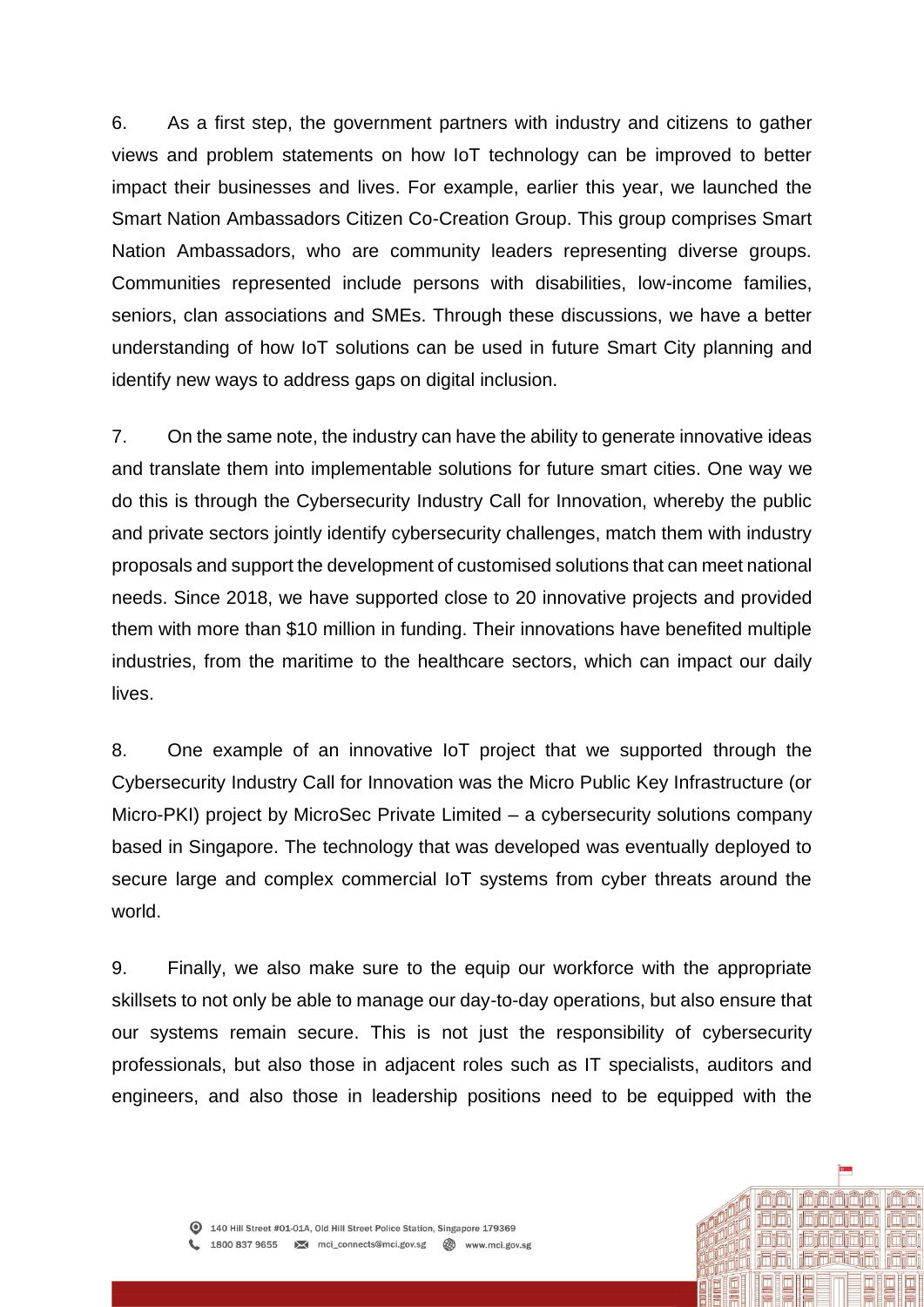necessary cybersecurity knowledge. We have several initiatives to support our ICT workforce at different points of their career.

- a. The Cybersecurity Associates and Technologists Programme (CSAT) helps to bridge the skills gap for mid-career professionals looking to do a career conversion into cybersecurity roles by equipping them with practical, indemand skills, through a combination of on-the-job training, networking and industry attachments.
- b. At the same time, our SG Cyber Talent programme also support our cybersecurity workforce with upskilling opportunities in emerging technologies, such as IoT.

### *New and Innovative Ways to Promulgate Cybersecurity Practices*

10. Beyond just creating the right enablers, the Government also constantly finds new ways to ensure that our innovative ideas can be translated directly into impact in our daily lives. At the end of the day, we do not just protect systems, but people and communities.

11. First, we are working closely with our industry partners and developers to signal that cybersecurity must be one of the core considerations when coming up with IoT devices. One example of how Singapore is working with the industry towards investing more in innovative cybersecurity practices is through the use of the Cybersecurity Labelling Scheme, which helps consumers to select – and hence reward – companies that produce more secure products. This has attracted international attention and interest. Since its launch in 2020, we have received more than 250 applications and there are now close to 150 labelled IoT products available in physical stores and online shops. Some of the products include routers, smart home appliances, IP cameras and door locks, which are used pervasively by households. In my role as the MP in Punggol, where SIT and the Punggol Digital District will be located, I do see a lot of new flats when I do my block visits. Over the years, I have noticed more of these new BTO flats have smart digital home locks and connected devices. Sometimes when I press the

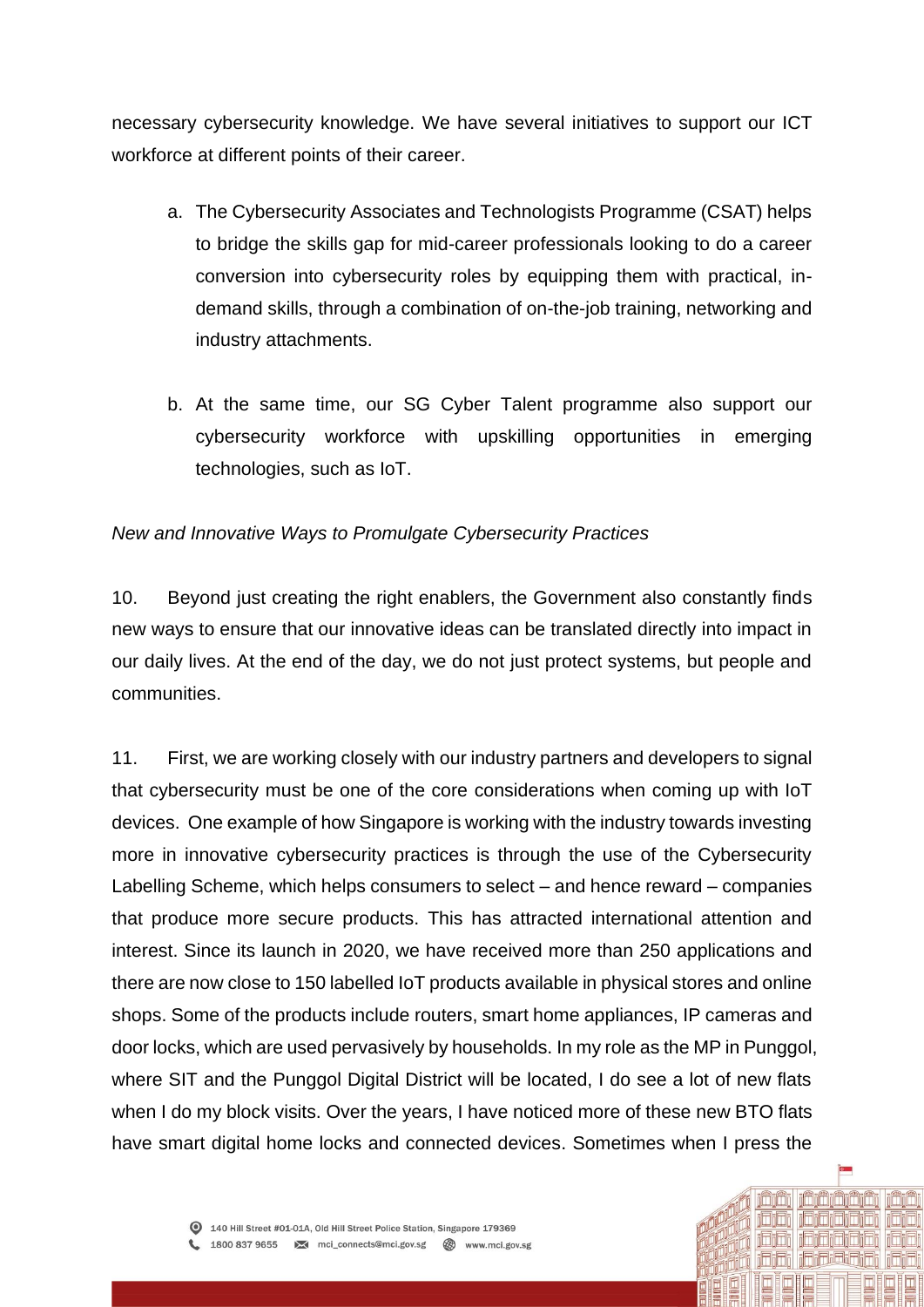doorbell button, the door is answered but the person is not home, but they are meeting their MP remotely through this smart technology while they are visiting their parents or still at work. This is an encouraging start, to see the pervasive adoption of such technology, and that people have the trust in this technology, to use it in a very personal way, at the front of their home. So it is a good start, we are getting it going. And as more products and companies come onboard, I am certain that we can develop more products that are innovative and yet ensure that our cybersecurity posture is not compromised.

12. We are also investing heavily in the Government to ensure that cybersecurity measures are made simpler and easier to understand for our users. For example, our government cyber specialists at GovTech developed AI-enabled automated tools that can send out mock phishing emails customised to different public officer profiles. This allows us to conduct more realistic, personalised, yet scalable training exercises to better educate our public service officers. Ideas like these were inspired by research on the performance of AI-generated content online, and they demonstrate how we can be creative in our approach towards online security.

### **The Importance of Partnerships in Cybersecurity**

13. I have said several times that it is for the government to work closely with local companies and partners to build up our national cybersecurity capabilities, while we constantly innovate to develop new IoT applications. This is especially since cybersecurity is a team sport, and it is not something the government or any one organisation can achieve alone. We look to partners and the industry to spur us on to greater excellence.

14. For example, our whitehats regularly participate in internationally-renowned Capture the Flag competitions to pit themselves against hundreds of international participants. We also run bug bounty programmes, the most recent being the Vulnerability Rewards Programme (VRP). Launched in Aug 2021, VRP offers rewards of up to US\$150,000 to any ethical hacker reporting vulnerabilities in critical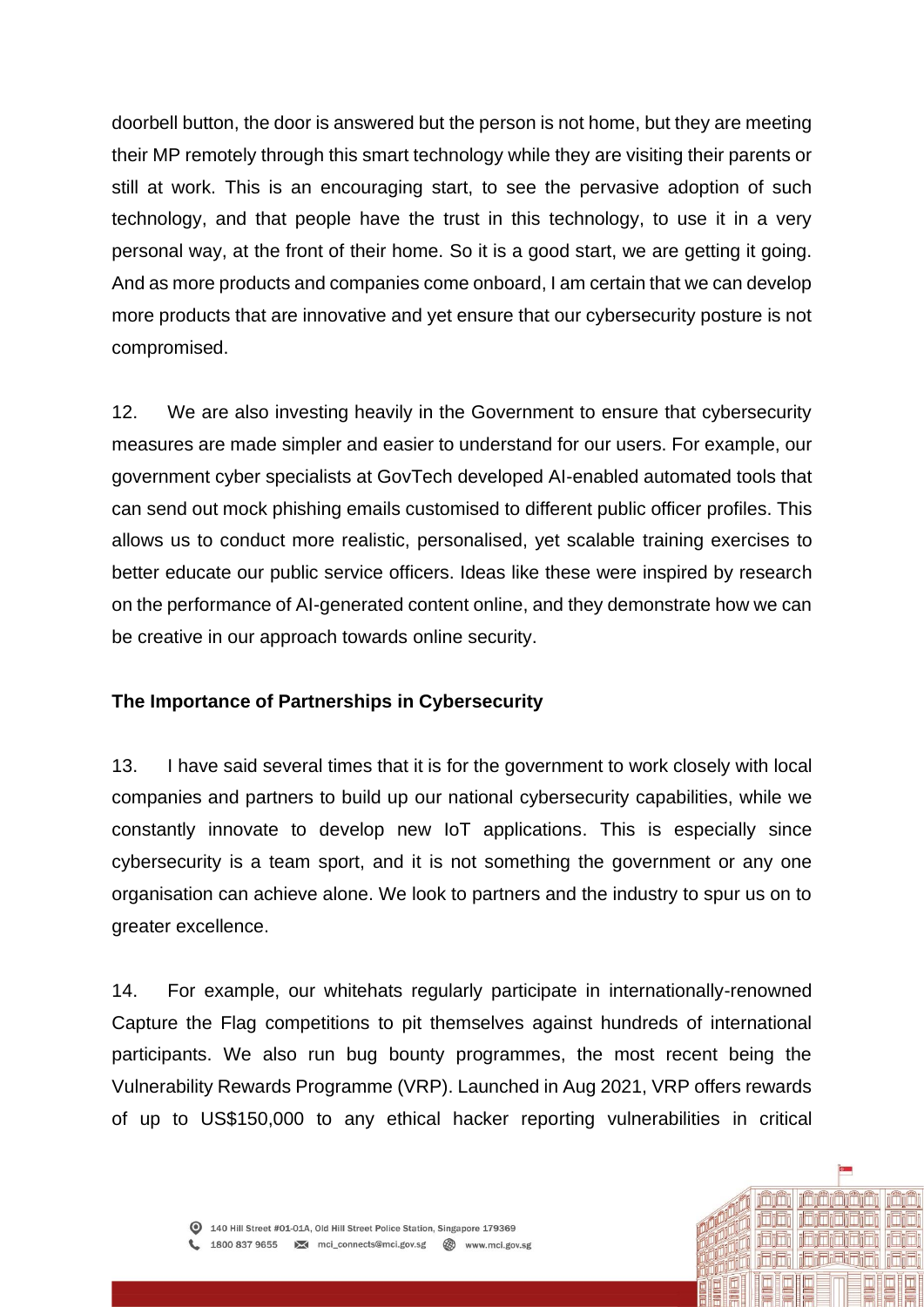government systems. These efforts cannot be done by government alone, but with industry partnership, professionals and associations who see the value and bring others along to the table. Through our earlier bug bounty and vulnerability disclosure programmes, we have engaged over 1000 white-hat hackers and discovered over 700 valid vulnerabilities. These programmes ensure that government systems are continuously tested. They enable the government to benchmark our defences against the global community of ethical hackers and build greater confidence in our digital solutions.

15. To develop the broader ecosystem, we also have ongoing programmes such as the National Cybersecurity R&D Programme, launched in 2013. Under the Programme, R&D Centres will work together to establish longer-term receptacles and help Singapore build deep capabilities. The Programme will also continue to support shared research infrastructure, such as realistic testing environments and high-end equipment. We will also fund scholarships and grants for translating innovations into capabilities – bring the ideas out of the university and into the real world. To date, several cybersecurity spin-offs have been generated from this, such as Zilliqa, which created the world's first sharding-based blockchain platform, and Datakrew, which provides IoT device security via an integrated platform for large-scale IoT applications.

## **Signing of Memorandum of Understanding (MoU) between AiSP and Singapore Institute of Technology (SIT)**

16. Given the importance of partnerships, it makes me happy to be able to witness the signing of the Memorandum of Understanding (MoU) between AISP and SIT. SIT offers Singapore's first undergraduate degree programme that majors in information security and trains students to take on real cyber threats in an authentic environment. This MoU is a step towards enhancing the cybersecurity ecosystem in Singapore, as we work towards building of smart cities in towns such as the Punggol Digital District.

17. Through this MoU, both organisations will work together to conduct training courses to raise the professional competency of information security personnel in